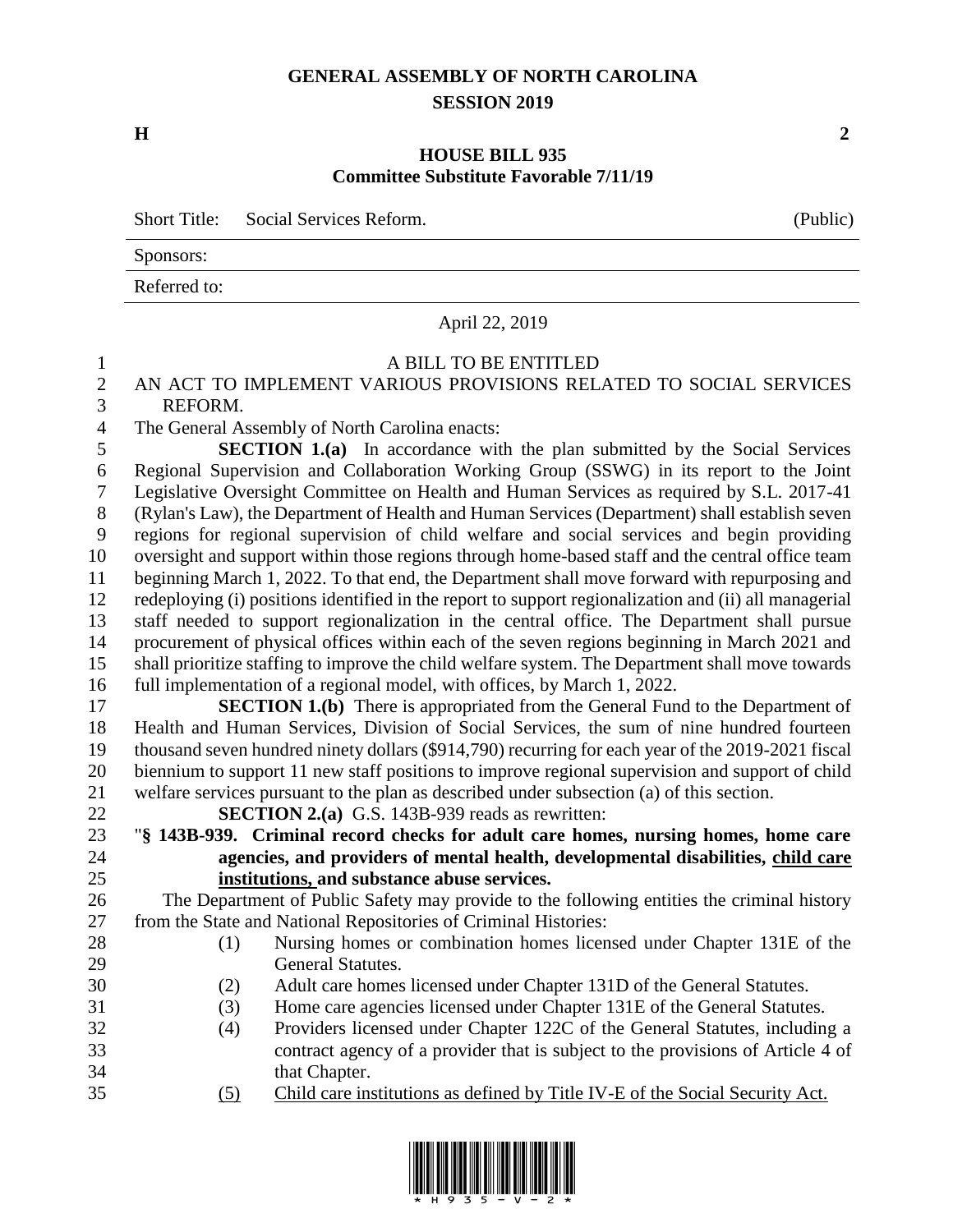#### **General Assembly Of North Carolina Session 2019 Session 2019**

 The criminal history shall be provided to nursing homes and home care agencies in 2 accordance with G.S. 131E-265, to adult care homes in accordance with G.S. 131D-40, and to a provider in accordance with G.S. 122C-80. G.S. 122C-80, and to child care institutions in accordance with G.S. 108A-133. The requesting entity shall provide to the Department of Public Safety, along with the request, the fingerprints of the individual to be checked if a national criminal history record check is required, any additional information required by the Department of Public Safety, and a form signed by the individual to be checked consenting to the check of the criminal record and to the use of fingerprints and other identifying information required by the State or National Repositories of Criminal Histories. If a national criminal history record check is required, the fingerprints of the individual shall be forwarded to the State Bureau of Investigation for a search of the State's criminal history record file, and the State Bureau of Investigation shall forward a set of fingerprints to the Federal Bureau of Investigation for a national criminal history record check. All information received by the entity shall be kept confidential in accordance with G.S. 131E-265, 131D-40, and 122C-80, and 108A-133 as applicable. The Department of Public Safety shall charge a reasonable fee for conducting the checks authorized by this section. The fee for the State check may not exceed fourteen dollars (\$14.00)." **SECTION 2.(b)** Chapter 108A of the General Statutes is amended by adding a new

Article to read:

#### "Article 8.

# **"Miscellaneous.**

 "**§ 108A-133. Criminal history record checks required for certain applicants for employment.**

 (a) Requirement; Child Care Institution. – An offer of employment by a child care institution as defined by Title IV-E of the Social Security Act to an applicant to fill a position that does not require the applicant to have an occupational license is conditioned on consent to a criminal history record check of the applicant. If the applicant has been a resident of this State for less than five years, then the offer of employment is conditioned on consent to a State and national criminal history record check of the applicant. The national criminal history record check shall include a check of the applicant's fingerprints. If the applicant has been a resident of this State for five years or more, then the offer is conditioned on consent to a State criminal history record check of the applicant. A child care institution shall not employ an applicant who refuses to consent to a criminal history record check required by this section. Within five business days of making the conditional offer of employment, a child care institution shall submit a request to the Department of Public Safety under G.S. 143B-939 to conduct a State or national criminal history record check required by this section or shall submit a request to a private entity to conduct a State criminal history record check required by this section. Notwithstanding G.S. 143B-939, the Department of Public Safety shall return the results of national criminal history record checks for employment positions not covered by Public Law 105-277 to the Department of Health and Human Services, Criminal Records Check Unit. Within five business days of receipt of the national criminal history of the person, the Department of Health and Human Services, Criminal Records Check Unit, shall notify the child care institution as to whether the information received may affect the employability of the applicant. In no case shall the results of the national criminal history record check be shared with the child care institution. Child care institutions shall make available upon request verification that a criminal history check has been completed on any staff covered by this section. All criminal history information received by the home is confidential and may not be disclosed, except to the applicant as provided in subsection (b) of this section. (a1) Requirement; Contract Agency of Child Care Institution. – An offer of employment by a contract agency of a child care institution as defined by Title IV-E of the Social Security

Act to an applicant to fill a position that does not require the applicant to have an occupational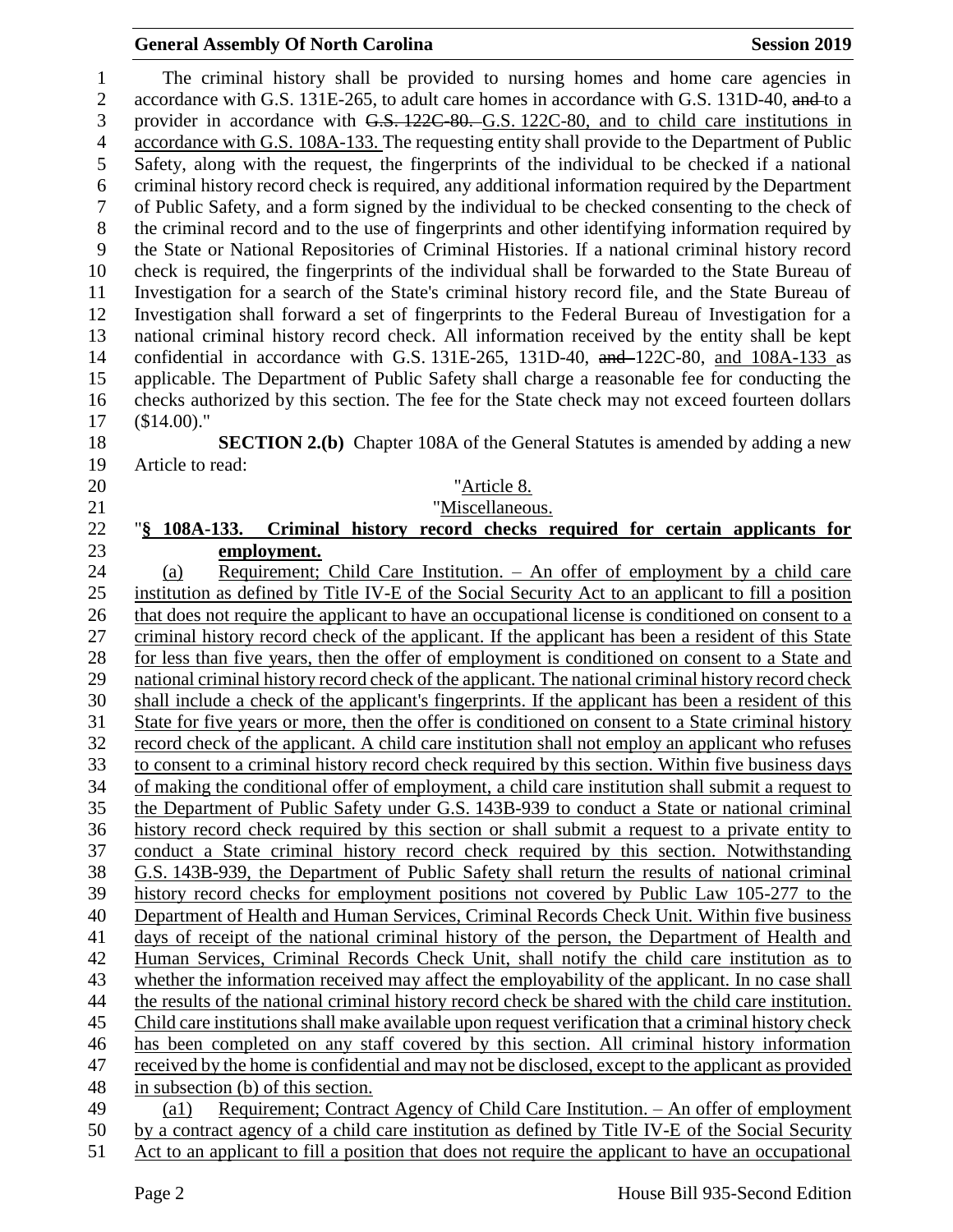## **General Assembly Of North Carolina Session 2019**

| 1                | license is conditioned upon consent to a criminal history record check of the applicant. If the          |
|------------------|----------------------------------------------------------------------------------------------------------|
| $\mathbf{2}$     | applicant has been a resident of this State for less than five years, then the offer of employment       |
| 3                | is conditioned on consent to a State and national criminal history record check of the applicant.        |
| $\overline{4}$   | The national criminal history record check shall include a check of the applicant's fingerprints.        |
| 5                | If the applicant has been a resident of this State for five years or more, then the offer is             |
| 6                | conditioned on consent to a State criminal history record check of the applicant. A contract             |
| $\boldsymbol{7}$ |                                                                                                          |
|                  | agency of a child care institution shall not employ an applicant who refuses to consent to a             |
| $8\,$            | criminal history record check required by this section. Within five business days of making the          |
| 9                | conditional offer of employment, a contract agency of a child care institution shall submit a            |
| 10               | request to the Department of Public Safety under G.S. 143B-939 to conduct a State or national            |
| 11               | criminal history record check required by this section or shall submit a request to a private entity     |
| 12               | to conduct a State criminal history record check required by this section. Notwithstanding               |
| 13               | G.S. 143B-939, the Department of Public Safety shall return the results of national criminal             |
| 14               | history record checks for employment positions not covered by Public Law 105-277 to the                  |
| 15               | Department of Health and Human Services, Criminal Records Check Unit. Within five business               |
| 16               | days of receipt of the national criminal history of the person, the Department of Health and             |
| 17               | Human Services, Criminal Records Check Unit, shall notify the contract agency of the child care          |
| 18               | institution as to whether the information received may affect the employability of the applicant.        |
| 19               | In no case shall the results of the national criminal history record check be shared with the            |
| 20               | contract agency of the child care institution. Contract agencies of child care institutions shall        |
| 21               | make available upon request verification that a criminal history check has been completed on any         |
| 22               | staff covered by this section. All criminal history information received by the contract agency is       |
| 23               | confidential and may not be disclosed, except to the applicant as provided by subsection (b) of          |
| 24               | this section.                                                                                            |
| 25               | (b)<br>Action. – If an applicant's criminal history record check reveals one or more                     |
| 26               | convictions of a relevant offense, the child care institution or a contract agency of the child care     |
| 27               | institution shall consider all of the following factors in determining whether to hire the applicant:    |
| 28               | The level and seriousness of the crime.<br><u>(1)</u>                                                    |
| 29               | (2)<br>The date of the crime.                                                                            |
| 30               | (3)<br>The age of the person at the time of the conviction.                                              |
| 31               | The circumstances surrounding the commission of the crime, if known.<br>(4)                              |
| 32               | The nexus between the criminal conduct of the person and the job duties of<br>(5)                        |
| 33               | the position to be filled.                                                                               |
| 34               | (6)<br>The prison, jail, probation, parole, rehabilitation, and employment records of                    |
| 35               | the person since the date the crime was committed.                                                       |
| 36               | The subsequent commission by the person of a relevant offense.                                           |
| 37               | (7)                                                                                                      |
| 38               | The fact of conviction of a relevant offense alone shall not be a bar to employment; however,            |
|                  | the listed factors shall be considered by the child care institution or the contract agency of the       |
| 39               | child care institution. If the child care institution or a contract agency of the child care institution |
| 40               | disqualifies an applicant after consideration of the relevant factors, then the child care institution   |
| 41               | or the contract agency may disclose information contained in the criminal history record check           |
| 42               | that is relevant to the disqualification, but may not provide a copy of the criminal history record      |
| 43               | check to the applicant.                                                                                  |
| 44               | Limited Immunity. $-$ A child care institution and an officer or employee of a child<br>(c)              |
| 45               | care institution, in good faith, complies with this section is not liable for the failure of the home    |
| 46               | to employ an individual on the basis of information provided in the criminal history record check        |
| 47               | of the individual.                                                                                       |
| 48               | <u>Relevant Offense. – As used in this section, "relevant offense" means a county, state,</u><br>(d)     |
| 49               | or federal criminal history of conviction or pending indictment of a crime, whether a                    |
| 50               | misdemeanor or felony, that bears upon an individual's fitness to have responsibility for the safety     |
| 51               | and well-being of aged or disabled persons. These crimes include the criminal offenses set forth         |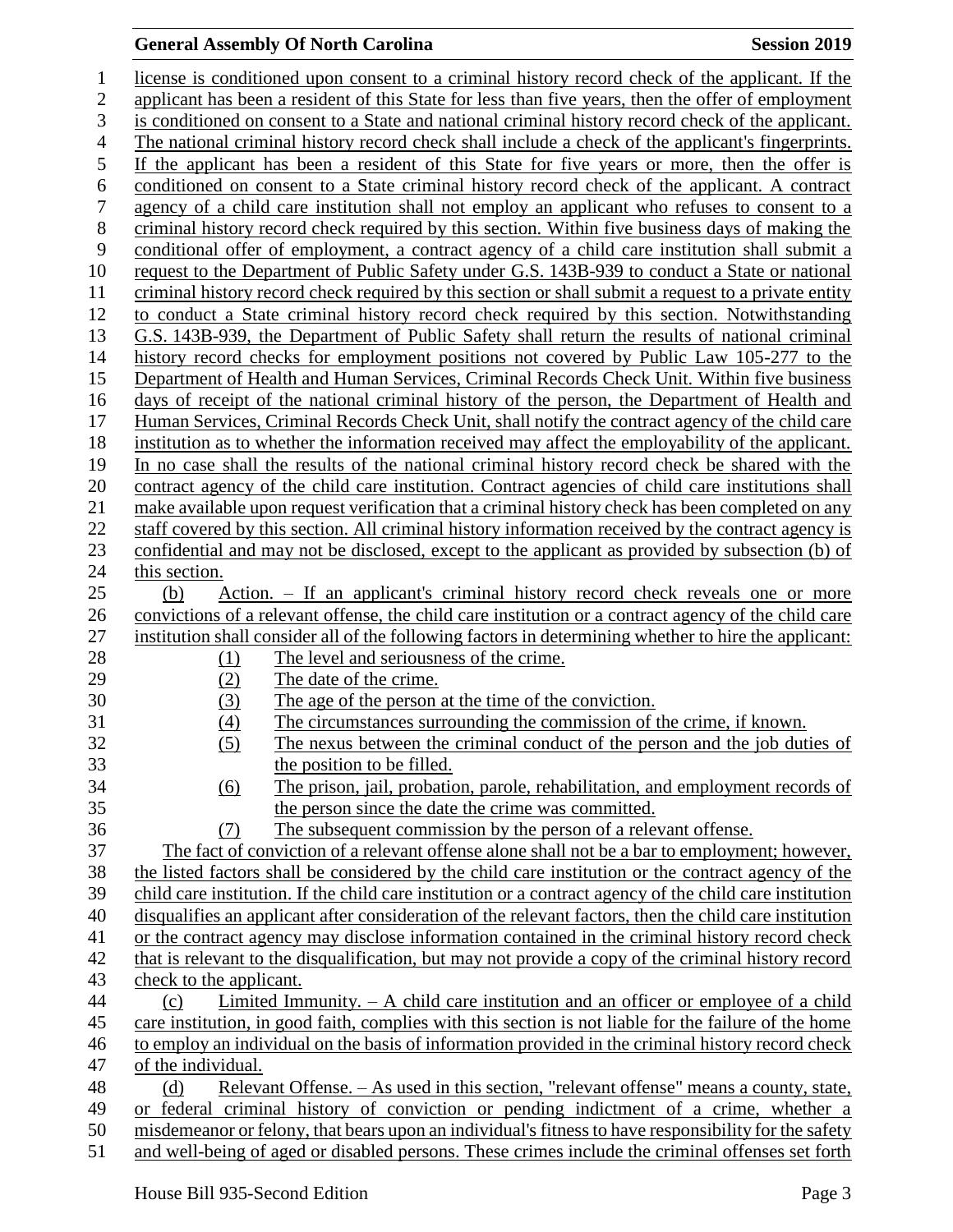### **General Assembly Of North Carolina Session 2019**

| $\mathbf 1$      | in any of the following Articles of Chapter 14 of the General Statutes: Article 5, Counterfeiting     |
|------------------|-------------------------------------------------------------------------------------------------------|
| $\mathfrak{2}$   | and Issuing Monetary Substitutes; Article 5A, Endangering Executive and Legislative Officers;         |
| 3                | Article 6, Homicide; Article 7B, Rape and Other Sex Offenses; Article 8, Assaults; Article 10,        |
| $\overline{4}$   | Kidnapping and Abduction; Article 13, Malicious Injury or Damage by Use of Explosive or               |
| 5                | Incendiary Device or Material; Article 14, Burglary and Other Housebreakings; Article 15, Arson       |
| 6                | and Other Burnings; Article 16, Larceny; Article 17, Robbery; Article 18, Embezzlement; Article       |
| $\boldsymbol{7}$ | 19, False Pretenses and Cheats; Article 19A, Obtaining Property or Services by False or               |
| $8\,$            | Fraudulent Use of Credit Device or Other Means; Article 19B, Financial Transaction Card Crime         |
| 9                | Act; Article 20, Frauds; Article 21, Forgery; Article 26, Offenses against Public Morality and        |
| 10               | Decency; Article 26A, Adult Establishments; Article 27, Prostitution; Article 28, Perjury; Article    |
| 11               | 29, Bribery; Article 31, Misconduct in Public Office; Article 35, Offenses Against the Public         |
| 12               | Peace; Article 36A, Riots, Civil Disorders, and Emergencies; Article 39, Protection of Minors;        |
| 13               | Article 40, Protection of the Family; Article 59, Public Intoxication; and Article 60,                |
| 14               | Computer-Related Crime. These crimes also include possession or sale of drugs in violation of         |
| 15               | the North Carolina Controlled Substances Act, Article 5 of Chapter 90 of the General Statutes,        |
| 16               | and alcohol-related offenses such as sale to underage persons in violation of G.S. 18B-302 or         |
| 17               | driving while impaired in violation of G.S. 20-138.1 through G.S. 20-138.5.                           |
| 18               | Penalty for Furnishing False Information. - Any applicant for employment who<br>(e)                   |
| 19               | willfully furnishes, supplies, or otherwise gives false information on an employment application      |
| 20               | that is the basis for a criminal history record check under this section shall be guilty of a Class   |
| 21               | A1 misdemeanor.                                                                                       |
| 22               | Conditional Employment. $-$ A child care institution may employ an applicant<br>(f)                   |
| 23               | conditionally prior to obtaining the results of a criminal history record check regarding the         |
| 24               | applicant if both of the following requirements are met:                                              |
| 25               | The child care institution shall not employ an applicant prior to obtaining the<br>(1)                |
| 26               | applicant's consent for a criminal history record check as required in                                |
| 27               | subsection (a) of this section or the completed fingerprint cards as required in                      |
| 28               | G.S. 143B-939.                                                                                        |
| 29               | The child care institution shall submit the request for a criminal history record<br>(2)              |
| 30               | check not later than five business days after the individual begins conditional                       |
| 31               | employment.                                                                                           |
| 32               | Immunity from Liability. - An entity and officers and employees of an entity shall be<br>(g)          |
| 33               | immune from civil liability for failure to check an employee's history of criminal offenses if the    |
| 34               | employee's criminal history record check is requested and received in compliance with this            |
| 35               | section.                                                                                              |
| 36               | For purposes of this section, the term "private entity" means a business regularly<br>(h)             |
| 37               | engaged in conducting criminal history record checks utilizing public records obtained from a         |
| 38               | State agency.                                                                                         |
| 39               | "§ 108A-134. Sex Offender Registry and Responsible Individuals List checks.                           |
| 40               | An offer of employment by a child care institution as defined by Title IV-E of the<br>(a)             |
| 41               | Social Security Act to an applicant to fill a position that does not require the applicant to have an |
| 42               | occupational license is conditioned on consent to a check of the North Carolina Sex Offender          |
| 43               | Registry and consent to check the North Carolina Responsible Individuals List. If the applicant       |
| 44               | has been a resident of this State for less than five years, then the offer of employment is           |
| 45               | conditioned on consent to check the North Carolina Responsible Individuals List and the abuse         |
| 46               | and neglect registry of any other state where the applicant has resided in the preceding five years." |
| 47               | <b>SECTION 2.(c)</b> G.S. 131D-10.6(7) reads as rewritten:                                            |
| 48               | "§ 131D-10.6. Powers and duties of the Department.                                                    |
| 49               | In addition to other powers and duties prescribed by law, the Department shall exercise the           |
| 50               | following powers and duties.                                                                          |

50 following powers and duties: 51 …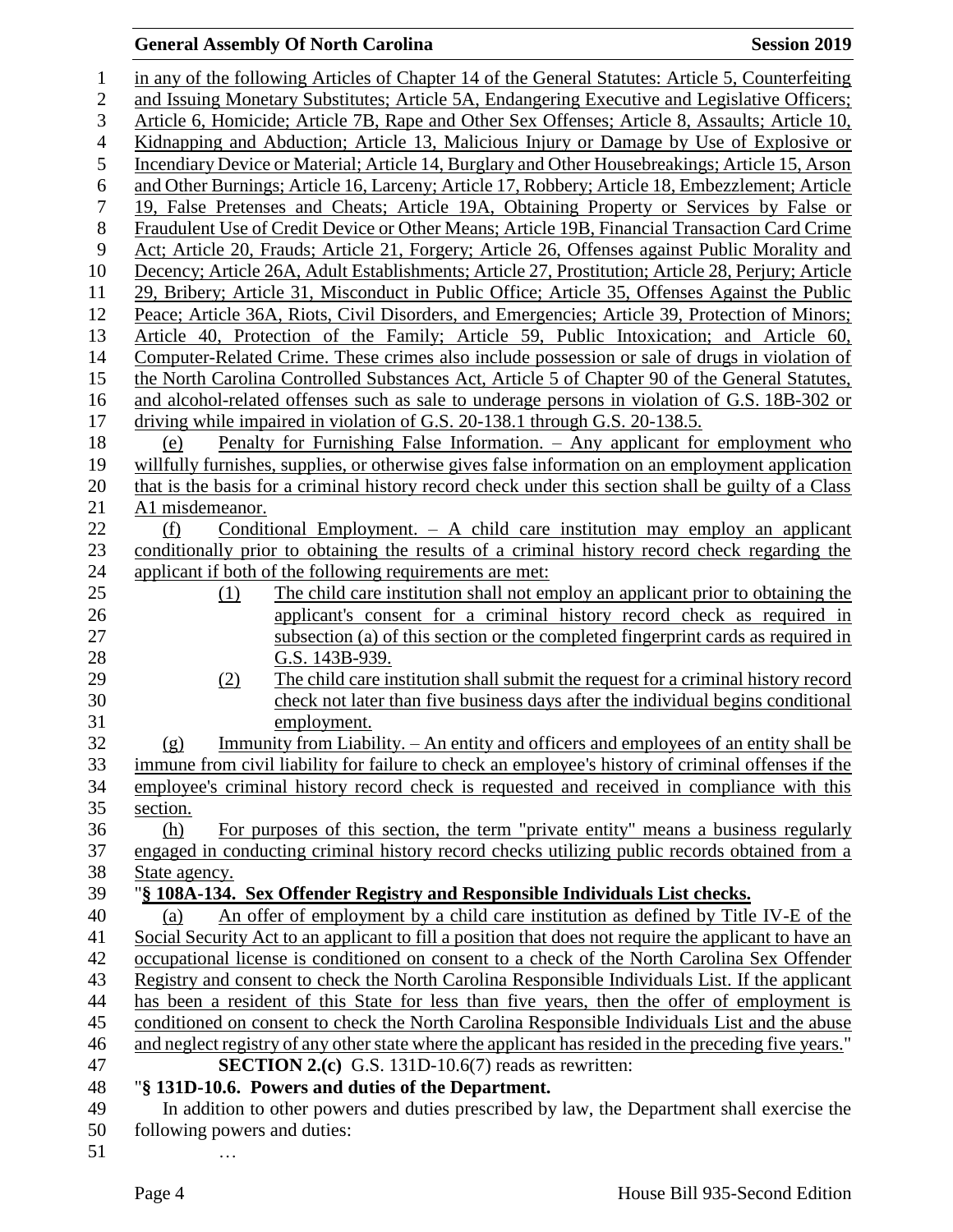|                     | <b>General Assembly Of North Carolina</b>                                                                                                                                                    | <b>Session 2019</b> |
|---------------------|----------------------------------------------------------------------------------------------------------------------------------------------------------------------------------------------|---------------------|
| 1<br>$\overline{2}$ | Grant, deny, suspend or revoke a license or a provisional license, in<br>(7)<br>accordance with this Article, G.S. 108A-133, and Commission rules."                                          |                     |
| 3                   | <b>SECTION 3.</b> Section 11C.5(a) of S.L. 2017-57 reads as rewritten:                                                                                                                       |                     |
| 4                   | "SECTION 11C.5.(a) Funds appropriated from the General Fund to the Department of                                                                                                             |                     |
| 5                   | Health and Human Services for the child welfare postsecondary support program shall be used                                                                                                  |                     |
| 6                   | to continue providing assistance with the "cost of attendance" as that term is defined in 20 U.S.C.                                                                                          |                     |
| 7                   | § 108711 for the educational needs of (i) foster youth aging out of the foster care system system.                                                                                           |                     |
| 8                   | (ii) youth who exit foster care to a permanent home through the Guardianship Assistance                                                                                                      |                     |
| 9                   | Program, and (iii) special needs children adopted from foster care after age 12. These funds shall                                                                                           |                     |
| 10                  | be allocated by the State Education Assistance Authority."                                                                                                                                   |                     |
| 11                  | <b>SECTION 4.(a)</b> G.S. 108A-9 is amended by adding a new subdivision to read:                                                                                                             |                     |
| 12                  | "§ 108A-9. Duties and responsibilities.                                                                                                                                                      |                     |
| 13                  | The county board of social services shall have the following duties and responsibilities:                                                                                                    |                     |
| 14                  |                                                                                                                                                                                              |                     |
| 15                  | To attend education training sessions provided for new board members no less<br>(4a)                                                                                                         |                     |
| 16                  | two times during the first year they serve on the board.                                                                                                                                     |                     |
| 17                  |                                                                                                                                                                                              |                     |
| 18                  | <b>SECTION 4.(b)</b> The Department of Health and Human Services, Division of Social                                                                                                         |                     |
| 19                  | Services, shall collaborate with key stakeholders, including the North Carolina Association of                                                                                               |                     |
| 20                  | County Boards of Social Services, Association of North Carolina County Social Services                                                                                                       |                     |
| 21                  | Directors, North Carolina Association of County Commissioners, and the University of North                                                                                                   |                     |
| 22                  | Carolina School of Government, to create a formal education and training program for new                                                                                                     |                     |
| 23                  | county boards of social services members in accordance with G.S. 108A-9(4a), as enacted in                                                                                                   |                     |
| 24                  | subsection (a) of this section. The education training sessions shall include education regarding                                                                                            |                     |
| 25                  | the potential liabilities of the county board of social services. Experienced county board of social                                                                                         |                     |
| 26                  | services members are encouraged to attend the education training sessions for new board                                                                                                      |                     |
| 27                  | members.                                                                                                                                                                                     |                     |
| 28                  | SECTION 5. The Administrative Office of the Courts shall conduct a feasibility and                                                                                                           |                     |
| 29                  | cost study of a proposed child support tribunal, with dedicated court officers to hear child support                                                                                         |                     |
| 30                  | matters, using quasi-judicial procedures. The study shall include, at a minimum, strategies to                                                                                               |                     |
| 31                  | address funding, staffing, and a plan for how the proposed changes will be implemented. The                                                                                                  |                     |
| 32                  | Administrative Office of the Courts shall submit a report of its findings and recommendations to                                                                                             |                     |
| 33                  | the General Assembly by April 1, 2020.                                                                                                                                                       |                     |
| 34                  | <b>SECTION 6.(a)</b> Part 2B of Article 1 of Chapter 108A of the General Statutes is                                                                                                         |                     |
| 35                  | amended by adding a new section to read:                                                                                                                                                     |                     |
| 36                  | "§ 108A-15.16. Conflicts of interest.                                                                                                                                                        |                     |
| 37                  | When conflicts of interest arise in the provision of social services provided by county<br>departments of social services, county departments of social services shall work expeditiously to |                     |
| 38<br>39            | resolve those conflicts consistent with applicable law and any policies and procedures established                                                                                           |                     |
| 40                  | by the Department of Health and Human Services. Policies and procedures shall address county                                                                                                 |                     |
| 41                  | financial and practice responsibilities associated with conflicts of interest. Upon identifying a                                                                                            |                     |
| 42                  | conflict of interest, the county shall notify the appropriate authority within the Department of                                                                                             |                     |
| 43                  | Health and Human Services of the conflict. The Department of Health and Human Services shall                                                                                                 |                     |
| 44                  | have authority to make final decisions regarding conflicts of interest assignments when disputes                                                                                             |                     |
| 45                  | arise, with regional staff having initial authority when a dispute arises between county                                                                                                     |                     |
| 46                  | departments of social services and central office staff having initial authority when disputes arise                                                                                         |                     |
| 47                  | between regions. The Social Services Commission shall adopt rules regarding conflicts of interest                                                                                            |                     |
| 48                  | management, including establishing reasonable and specific time lines for resolving conflicts of                                                                                             |                     |
| 49                  | interest. For purposes of this section, a "conflict of interest" occurs when the provision of social                                                                                         |                     |
| 50                  | services and duty owed by a county department of social services conflicts with services and the                                                                                             |                     |
| 51                  | duty owed by another county department of social services."                                                                                                                                  |                     |
|                     |                                                                                                                                                                                              |                     |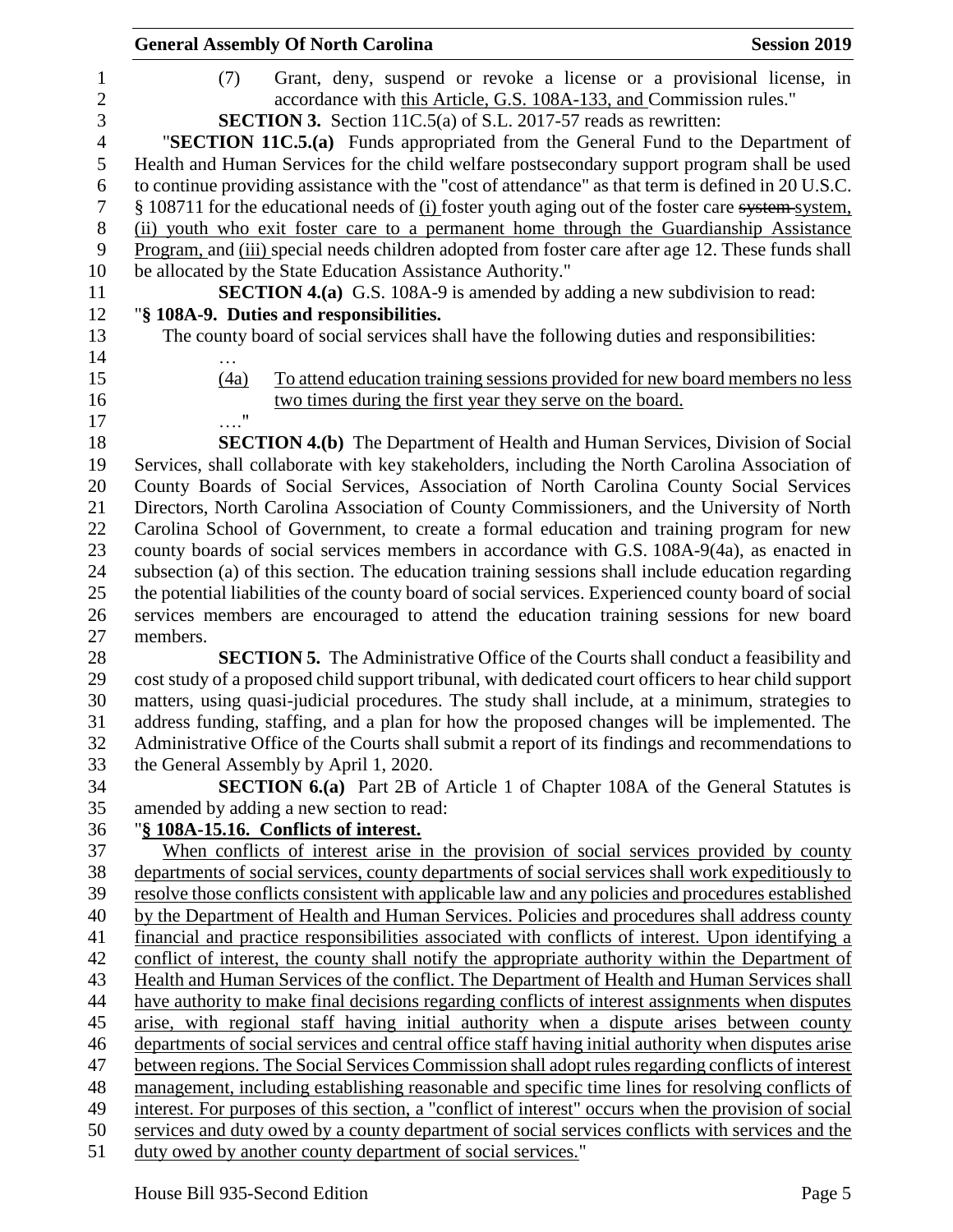| <b>General Assembly Of North Carolina</b> |    |                                                                                                      | <b>Session 2019</b> |
|-------------------------------------------|----|------------------------------------------------------------------------------------------------------|---------------------|
|                                           |    | <b>SECTION 6.(b)</b> The Social Services Commission shall report to the Joint Legislative            |                     |
|                                           |    | Oversight Committee on Health and Human Services upon adopting rules pursuant to                     |                     |
|                                           |    | G.S. 108A-15.16, as enacted in subsection (a) of this section.                                       |                     |
|                                           |    | <b>SECTION 7.</b> Part I of S.L. 2017-41 reads as rewritten:                                         |                     |
|                                           |    | "SECTION 1.1. Regional Supervision of and Collaboration by Local Social Services                     |                     |
| Programs. -                               |    |                                                                                                      |                     |
|                                           |    |                                                                                                      |                     |
| (3)                                       |    | The Department shall submit the plan to the Joint Legislative Oversight                              |                     |
|                                           |    | Committee on Health and Human Services by November 15, 2018. The plan                                |                     |
|                                           |    | shall provide for the system of regional supervision to be operational no later                      |                     |
|                                           |    | than March 1, 2020. 2022. The Department shall not implement the plan                                |                     |
|                                           |    | without an act by the General Assembly.                                                              |                     |
|                                           |    | "SECTION 1.2.(a) Social Services Regional Supervision and Collaboration Working                      |                     |
|                                           |    | Group. – The School of Government at the University of North Carolina at Chapel Hill (SOG)           |                     |
|                                           |    | shall convene a continue the work of the Social Services Regional Supervision and Collaboration      |                     |
|                                           |    | Working Group (Working Group) to make recommendations to the Department regarding the                |                     |
|                                           |    | regional supervision and collaboration plan. The Working Group shall consist of the currently        |                     |
|                                           |    | constituted members as of December 1, 2018.                                                          |                     |
|                                           |    | "SECTION 1.2.(b) Composition. - The Working Group shall consist of the following                     |                     |
| members:                                  |    |                                                                                                      |                     |
| (1)                                       |    | Three members of the Senate appointed by the President Pro Tempore of the                            |                     |
|                                           |    | Senate, one of whom shall be designated as a cochair.                                                |                     |
| (2)                                       |    | Three members of the House of Representatives appointed by the Speaker of                            |                     |
|                                           |    | the House of Representatives, one of whom shall be designated as a cochair.                          |                     |
|                                           |    |                                                                                                      |                     |
| "SECTION $1.2(d)$                         |    | Duties. – The Working Group shall continue to develop                                                |                     |
|                                           |    | recommendations for the regional supervision and collaboration plan required by Section 1.1 of       |                     |
|                                           |    | this act. The Working Group shall divide its work into two stages, the first continue to (i) address |                     |
|                                           |    | regional supervision and the second to (ii) address interagency collaboration and regionalization.   |                     |
| (1)                                       |    | Stage One. – The Working Group shall convene its first meeting no later than                         |                     |
|                                           |    | October 6, 2017. During the first stage, the Working Group shall develop                             |                     |
|                                           |    | October 4, 2019, and continue developing recommendations regarding:                                  |                     |
|                                           | a. | The size, number, and location of the regions. Recommendations shall                                 |                     |
|                                           |    | take into consideration (i) the need for regions to maintain direct, local                           |                     |
|                                           |    | connections with the jurisdictions they serve; (ii) alignment with other                             |                     |
|                                           |    | regional organizations that intersect with the work of social services,                              |                     |
|                                           |    | as appropriate; and (iii) awareness of the cultural differences and                                  |                     |
|                                           |    | similarities between regions.                                                                        |                     |
|                                           | b. | The allocation of responsibility between the central, regional, and local                            |                     |
|                                           |    | officials in supervising and administering the social services programs                              |                     |
|                                           |    | and services.                                                                                        |                     |
|                                           | c. | Methods for holding the regional offices accountable for performance                                 |                     |
|                                           |    | and responsiveness.                                                                                  |                     |
|                                           | d. | Requirements for the regional offices to share information about local                               |                     |
|                                           |    | departmental performance with the relevant board or boards of county                                 |                     |
|                                           |    | commissioners, county or regional board of social services, or                                       |                     |
|                                           |    | consolidated human services board.                                                                   |                     |
|                                           | e. | Options for authorizing the board of county commissioners to                                         |                     |
|                                           |    | intervene in urgent situations to assume direct control of the                                       |                     |
|                                           |    | department of social services at the local level prior to the State                                  |                     |
|                                           |    | assuming control of service delivery pursuant to G.S. 108A-74.                                       |                     |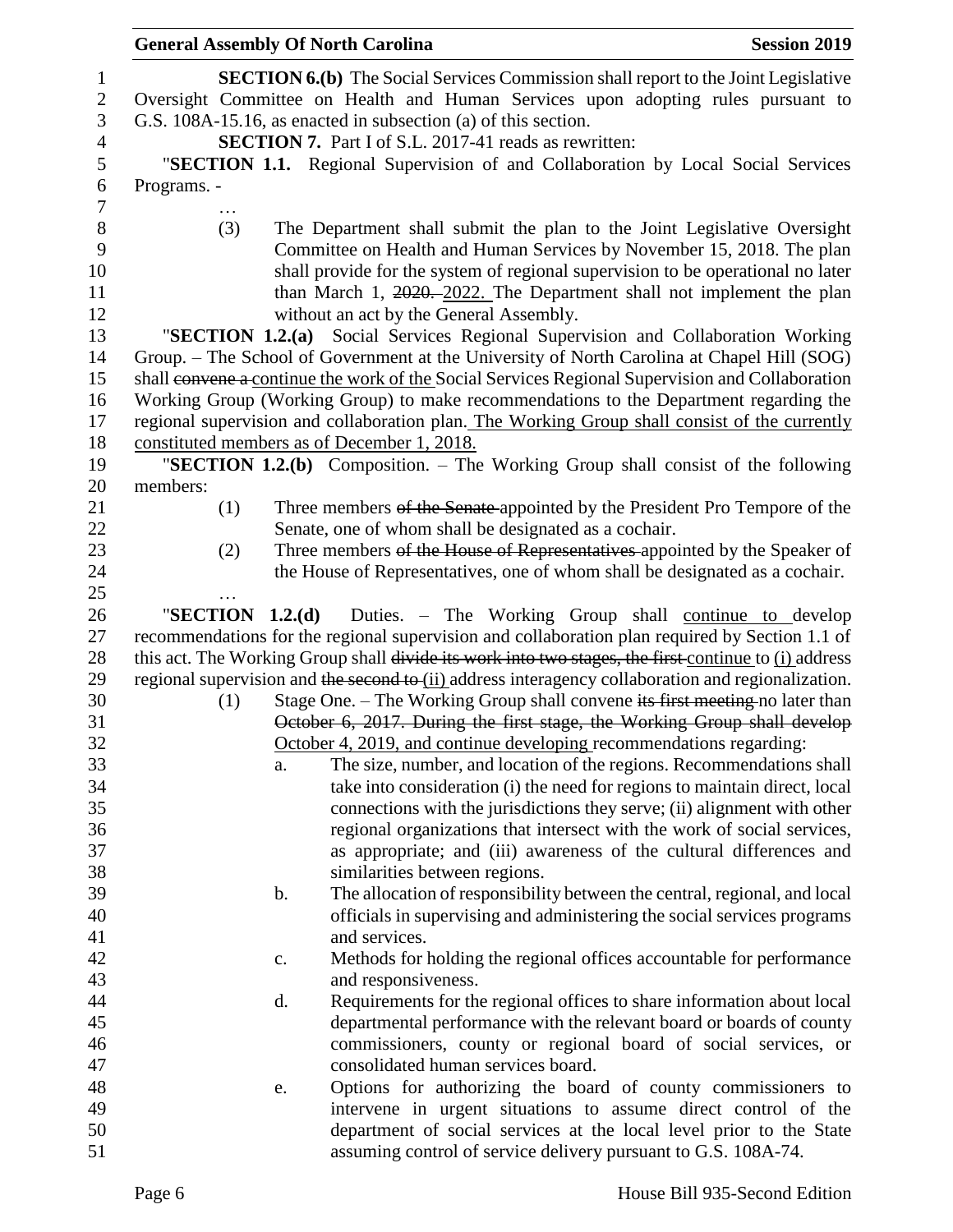|                  |               | <b>General Assembly Of North Carolina</b>                                                                                                                 | <b>Session 2019</b>                  |
|------------------|---------------|-----------------------------------------------------------------------------------------------------------------------------------------------------------|--------------------------------------|
|                  | f.            | Any other issues related to regional supervision identified by the<br>cochairs.                                                                           |                                      |
| (2)              |               | Stage Two. – During the second stage, the The Working Group shall:                                                                                        |                                      |
|                  | a.            | Develop recommendations regarding legislative and regulatory                                                                                              |                                      |
|                  |               | changes necessary to improve collaboration between counties in the                                                                                        |                                      |
|                  |               | social<br>administration<br>of<br>services<br>programs                                                                                                    | and<br>services.                     |
|                  |               | Recommendations shall address, at a minimum, information sharing,                                                                                         |                                      |
|                  |               | conflicts of interest, and intercounty movement of people enrolled in                                                                                     |                                      |
|                  |               | programs or receiving social services.                                                                                                                    |                                      |
|                  | $\mathbf b$ . | for transitioning the<br>Develop a vision                                                                                                                 | <b>State</b><br>from<br><sub>a</sub> |
|                  |               | county-administered system to a regionally administered system. The                                                                                       |                                      |
|                  |               | vision shall identify general benefits and challenges associated with                                                                                     |                                      |
|                  |               | making such a transition.                                                                                                                                 |                                      |
| (3)              |               | <u>Stage Three. – After completing the work in Stages One and Two, the</u>                                                                                |                                      |
|                  |               | <b>Working Group shall:</b>                                                                                                                               |                                      |
|                  | <u>a.</u>     | Review the recommendations from the Center for the Support of<br>Families and the Department. After reviewing both reports, the                           |                                      |
|                  |               | Working Group shall revise the Stage One recommendations                                                                                                  |                                      |
|                  |               | regarding regional supervision.                                                                                                                           |                                      |
|                  | <u>b.</u>     | Provide more detailed recommendations regarding the following:                                                                                            |                                      |
|                  |               | The role of local elected officials and social services governing<br><u>1.</u>                                                                            |                                      |
|                  |               | boards in social services oversight.                                                                                                                      |                                      |
|                  |               | Legal representation of local social services agencies.                                                                                                   |                                      |
|                  |               | $\frac{2.}{3.}$<br>$\frac{4.}{4.}$<br>Managing conflicts of interest.                                                                                     |                                      |
|                  |               | Determining residency for social services programs and                                                                                                    |                                      |
|                  |               | services.                                                                                                                                                 |                                      |
|                  |               | $rac{5.6}{6.}$<br>Transferring and changing venue in adult guardianship cases.                                                                            |                                      |
|                  |               | Notice requirements for adult guardianship cases.                                                                                                         |                                      |
|                  |               | Confidentiality of social services records, as it relates to                                                                                              |                                      |
|                  |               | improving interagency collaboration and service delivery.                                                                                                 |                                      |
|                  | C.            | Conduct a study regarding appointments of and funding for publicly<br>funded guardians. The study must include all of the following:                      |                                      |
|                  |               | A description of the current types of appointments of publicly<br><u>1.</u>                                                                               |                                      |
|                  |               | funded guardians.                                                                                                                                         |                                      |
|                  |               | An evaluation of the effectiveness of the various types of<br>2.                                                                                          |                                      |
|                  |               | publicly funded guardians.                                                                                                                                |                                      |
|                  |               | $\underline{3}$ .<br>Recommendations for management of publicly funded                                                                                    |                                      |
|                  |               | guardians.                                                                                                                                                |                                      |
|                  |               | "SECTION 1.2. $(e)$ Reports. -                                                                                                                            |                                      |
| (1)              |               | Stage One. – The Working Group shall submit a report to the Joint Legislative                                                                             |                                      |
|                  |               | Oversight Committee on Health and Human Services (Committee) and the                                                                                      |                                      |
|                  |               | Department at the conclusion of Stage One, which shall be no later than April                                                                             |                                      |
|                  |               | 15, 2018. After receiving the Stage One report, the Committee may terminate                                                                               |                                      |
|                  |               | the Working Group if it concludes that the Working Group is not making                                                                                    |                                      |
|                  |               | sufficient progress.                                                                                                                                      |                                      |
| (2)              |               | Stage Two. – The Working Group shall submit a report to the Committee and                                                                                 |                                      |
|                  |               | the Department at the conclusion of Stage Two, which shall be no later than                                                                               |                                      |
|                  |               | February 1, 2019.                                                                                                                                         |                                      |
| $\left(3\right)$ |               | <u> Stage Three. – The Working Group shall submit a preliminary report to the</u><br>Committee no later than October 15, 2020, providing an update on its |                                      |
|                  |               | continued work. After receiving the preliminary report, the Committee may                                                                                 |                                      |
|                  |               |                                                                                                                                                           |                                      |